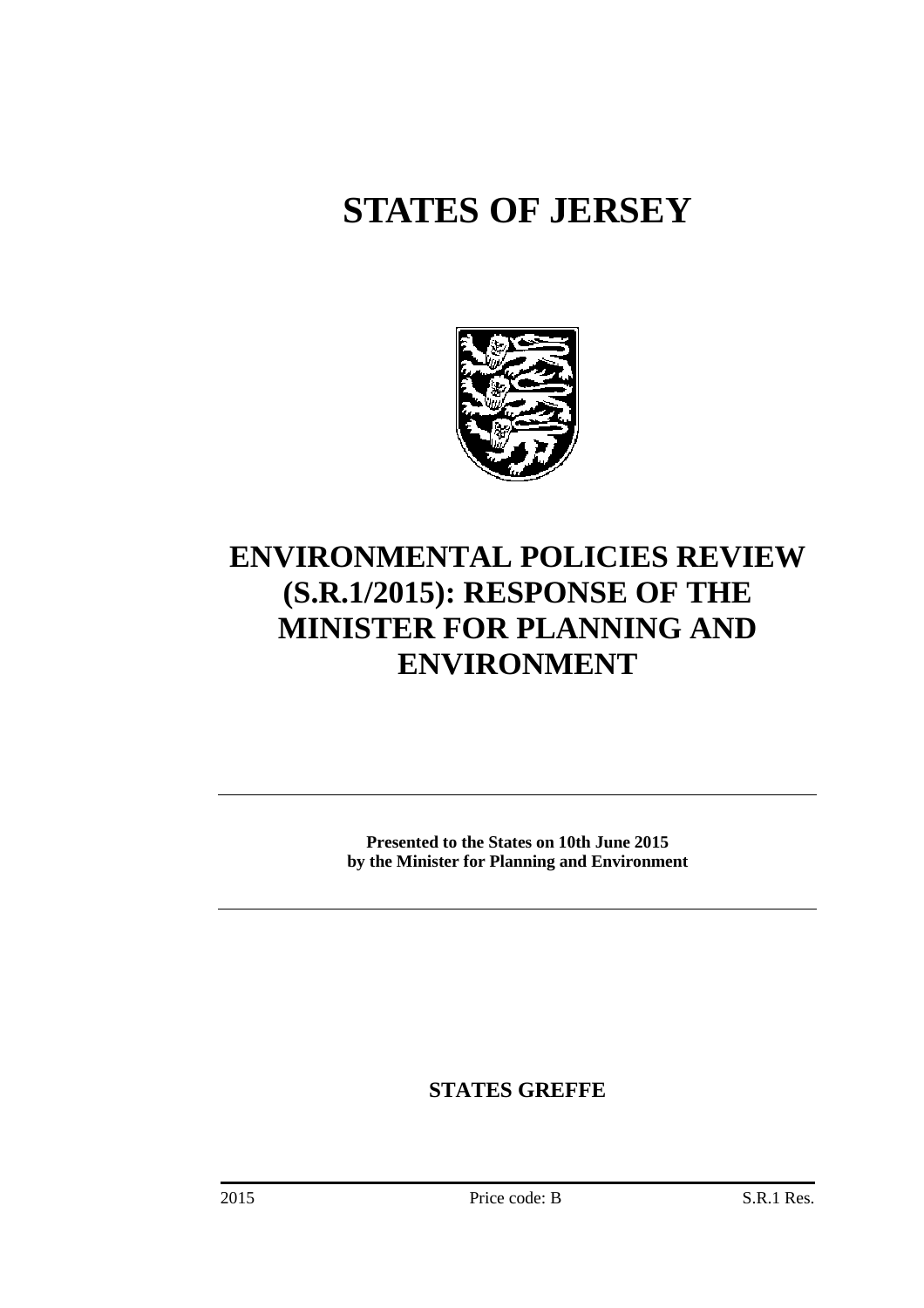#### **ENVIRONMENTAL POLICIES REVIEW (S.R.1/2015): RESPONSE OF THE MINISTER FOR PLANNING AND ENVIRONMENT**

| <b>Ministerial Response to:</b> | S.R.1/2015                                  |
|---------------------------------|---------------------------------------------|
| <b>Review title:</b>            | <b>Environmental Policies Review</b>        |
| <b>Scrutiny Panel:</b>          | Environment, Housing and Technical Services |

#### **INTRODUCTION**

I welcome the Environment, Housing and Technical Services Scrutiny Panel review of Environmental Policies and thank the Panel for the opportunity to comment and respond to the report findings and recommendations.

#### **FINDINGS**

|                | <b>Findings</b>                                                                                                                                                                                                                                                                                                                                                   | <b>Comments</b>                                                                                                                                                                                                                                                                                                                                                                                                                                                                                                                                                                                                                                                                                                                                          |  |
|----------------|-------------------------------------------------------------------------------------------------------------------------------------------------------------------------------------------------------------------------------------------------------------------------------------------------------------------------------------------------------------------|----------------------------------------------------------------------------------------------------------------------------------------------------------------------------------------------------------------------------------------------------------------------------------------------------------------------------------------------------------------------------------------------------------------------------------------------------------------------------------------------------------------------------------------------------------------------------------------------------------------------------------------------------------------------------------------------------------------------------------------------------------|--|
| $\mathbf{1}$   | Progress has been made since the<br>publication of Jersey into the<br>Millennium: A Sustainable Future in<br>the development and implementation<br>of environmental policy and strategy.<br>This is reflective of the significant<br>amount of time and effort that has<br>gone into considering and planning in<br>respect of environmental issues in<br>Jersey. | The Panel's comments are noted and<br>the Minister is grateful that<br>the<br>significant<br>improvement<br>the<br>in<br>environmental<br>strategy and policy<br>framework that has developed since the<br>Jersey into the Millennium report has<br>been recognised.                                                                                                                                                                                                                                                                                                                                                                                                                                                                                     |  |
| $\overline{2}$ | There are a number of environmental<br>challenges facing the Island, both at<br>global and local levels, that need to be<br>understood and addressed.                                                                                                                                                                                                             | The Panel's comments are noted and in<br>accordance with the Minister's own<br>thoughts as submitted in evidence.<br>The<br>global scale environmental<br>challenges (inter alia) were<br>well<br>summarised to a wide audience at the<br>recent Enterprise Week opening session<br>(12.05.15). Will Day, Sustainability<br>Adviser to PwC talk addressed 'The<br>Future of Enterprise', outlining the<br>global megatrends that are profoundly<br>disrupting and reshaping the economic<br>and commercial landscape <sup>1</sup> . Climate<br>change and resource scarcity<br>are<br>identified as one of the 5 megatrends,<br>and are of particular interest to me<br>given the potential for their impacts on<br>the Island. Importantly, the speaker |  |

<sup>1</sup> http://www.pwc.co.uk/issues/megatrends/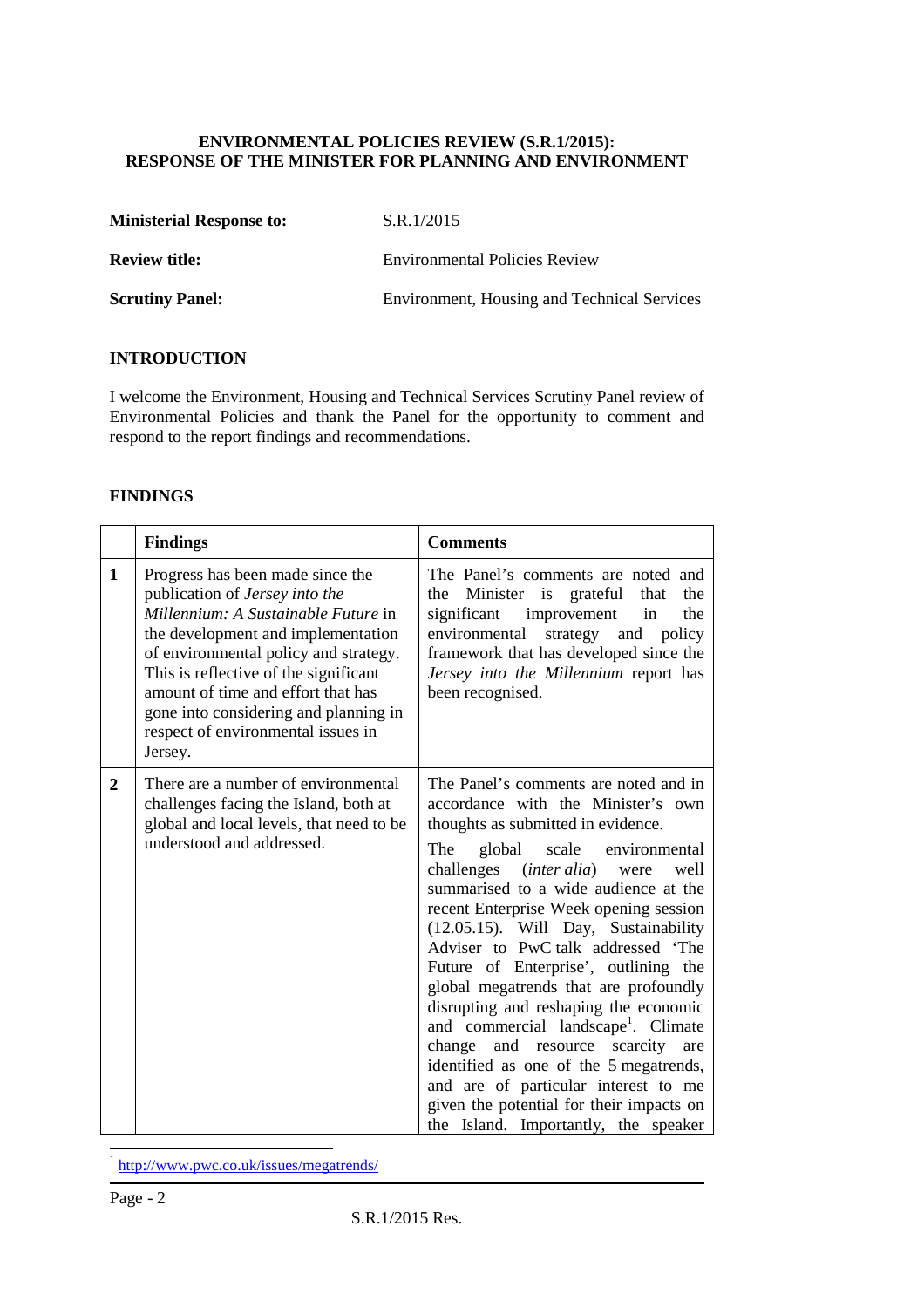|                         | <b>Findings</b>                                                                                                                                                                                                       | <b>Comments</b>                                                                                                                                                                                                                                                                                                                                                                                                                                                                                                                                                                                                                                                                                                                                                                                           |
|-------------------------|-----------------------------------------------------------------------------------------------------------------------------------------------------------------------------------------------------------------------|-----------------------------------------------------------------------------------------------------------------------------------------------------------------------------------------------------------------------------------------------------------------------------------------------------------------------------------------------------------------------------------------------------------------------------------------------------------------------------------------------------------------------------------------------------------------------------------------------------------------------------------------------------------------------------------------------------------------------------------------------------------------------------------------------------------|
|                         |                                                                                                                                                                                                                       | identified that with these significant<br>challenges come opportunities. As my<br>Department continues to understand and<br>address these environmental challenges<br>both locally and globally, I intend to use<br>lessons and best practice elsewhere to<br>maximise these opportunities.<br>For<br>example, we are currently working<br>across all Departments to co-ordinate a<br>framework for the development of a<br>climate change adaptation plan which<br>will also closely tie in with the Future<br>of St. Helier master-planning work.<br>Once in place, Jersey will be in a<br>position to differentiate itself from other<br>offshore centres as not only fiscally<br>responsible, but also climate-resilient.                                                                             |
| 3                       | Although references to environmental<br>issues may be found in the Draft<br>Strategic Plan, insufficient allowance<br>for such issues is made within the<br>4 key priorities proposed by the<br>Council of Ministers. | The Panel's comments are accepted and<br>Minister is<br>the<br>grateful<br>for<br>the<br>amendments suggested by the Panel to<br>the Draft Strategic Plan. Both the<br>Minister and the Council of Ministers<br>supported these additions that more<br>clearly<br>emphasized<br>environmental<br>and ultimately these<br>issues,<br>were<br>incorporated into the agreed version of<br>the Plan.                                                                                                                                                                                                                                                                                                                                                                                                          |
| $\overline{\mathbf{4}}$ | Sustainability and environmental<br>matters will form a significant part of<br>the Island Vision to be developed later<br>in 2015.                                                                                    | As the Minister said in evidence, the<br>Strategic Plan represented a priority<br>action plan for the next<br>4 years.<br>However, a more coherent and longer-<br>term document should be developed to<br>transcend political terms and provide a<br>more strategic direction for Jersey. This<br>document, 'The Island Vision', will<br>more roundly present the 3 pillars of<br>community, economy and environment,<br>and recognise and attempt to balance<br>potential trade-offs. Officers continue to<br>work with the Head of Strategic<br>Planning and the Director of Corporate<br>Policy and the Policy Network (a group<br>of senior policy officers from across all<br>States Departments) in the development<br>of the Island Vison, and is considered<br>critical work for the policy team. |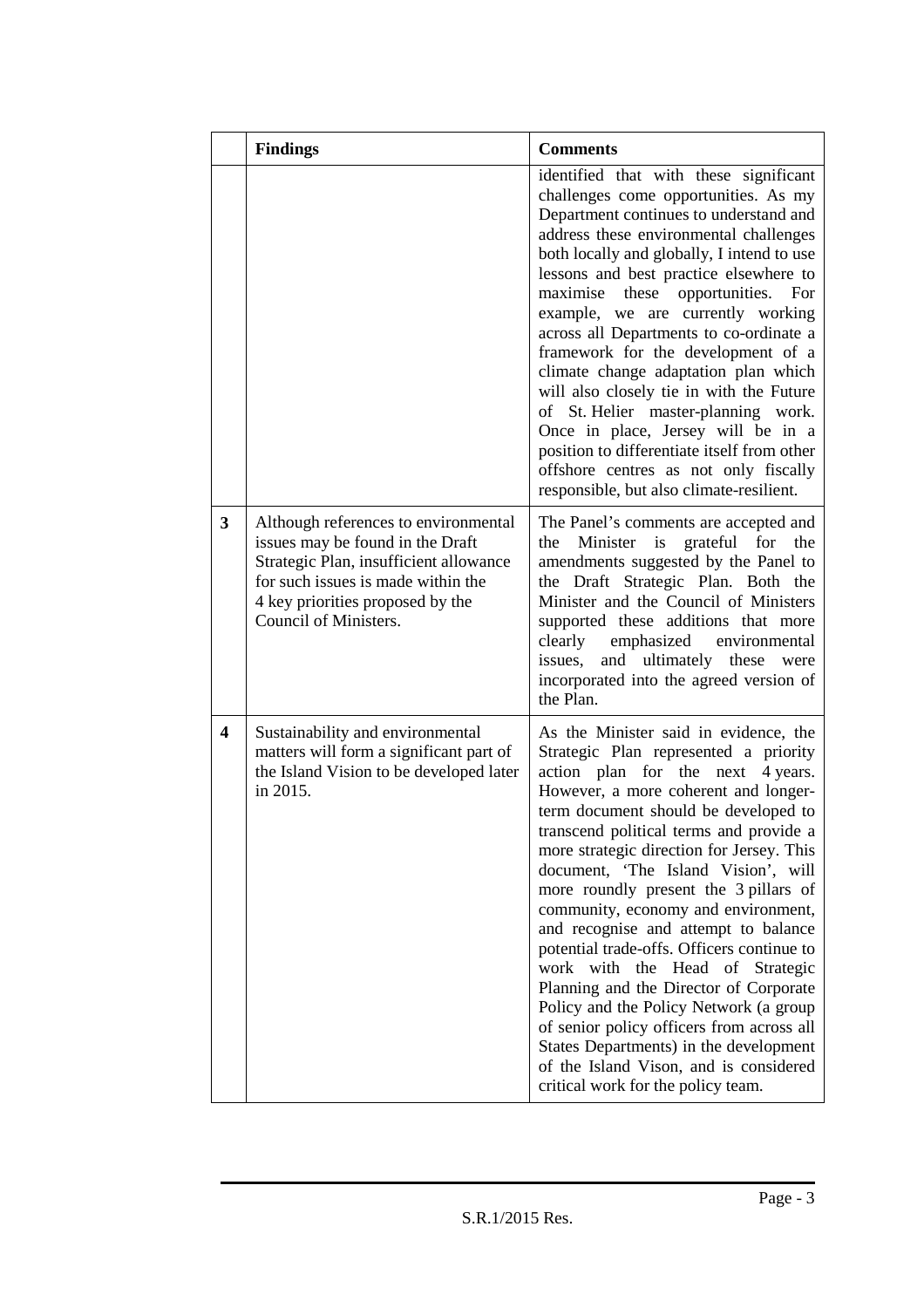|   | <b>Findings</b>                                                                                                                                                                                                                                                                                                                                           | <b>Comments</b>                                                                                                                                                                                                                                                                                                                                                                                                                                                                                                                                                                                                                                                                                                                                                                                                                                                                                                                                                                                                                                                                                                                                                                                                          |
|---|-----------------------------------------------------------------------------------------------------------------------------------------------------------------------------------------------------------------------------------------------------------------------------------------------------------------------------------------------------------|--------------------------------------------------------------------------------------------------------------------------------------------------------------------------------------------------------------------------------------------------------------------------------------------------------------------------------------------------------------------------------------------------------------------------------------------------------------------------------------------------------------------------------------------------------------------------------------------------------------------------------------------------------------------------------------------------------------------------------------------------------------------------------------------------------------------------------------------------------------------------------------------------------------------------------------------------------------------------------------------------------------------------------------------------------------------------------------------------------------------------------------------------------------------------------------------------------------------------|
| 5 | The development of the Sustainability<br>Assessment Framework will assist the<br>delivery of integrated strategic<br>thinking to guide policy development<br>and implementation and procurement.<br>Further clarity is required on the<br>principles to be embodied in the<br>Framework: how the Framework will<br>be structured and how it will operate. | The development of the Sustainability<br>Assessment Framework has yet to begin<br>in earnest, but the Minister would be<br>pleased to share progress with the Panel<br>at scheduled quarterly meetings.                                                                                                                                                                                                                                                                                                                                                                                                                                                                                                                                                                                                                                                                                                                                                                                                                                                                                                                                                                                                                  |
| 6 | To achieve the goal of sustainable<br>integrated policy and strategic<br>development, specific sustainability<br>and environmental training should be<br>delivered at all levels of the public<br>sector.                                                                                                                                                 | I recognise that many organisations<br>have sustainability objectives embedded<br>as core values across all levels of the<br>organisation and, in particular, these<br>objectives are fundamental to their<br>policy<br>strategy development.<br>and<br>However, the States of Jersey is starting<br>to embark upon this journey beginning<br>with the eco-active States programme,<br>the development of the Island Vision<br>and subsequent development of the<br>Sustainability Assessment Framework.                                                                                                                                                                                                                                                                                                                                                                                                                                                                                                                                                                                                                                                                                                                 |
| 7 | There is a significant and worrying<br>situation in respect of nitrate levels in<br>Jersey's water where, on occasions,<br>levels can exceed World Health<br>Organisation limits. This problem has<br>arisen from the usage of agricultural<br>fertilisers which has led to nitrate<br>levels in water at times exceeding the<br>limits.                  | The recent status assessment carried out<br>by Departmental officers and Atkins<br>Ltd. as part of the Water Strategy (in<br>preparation, 2015) underlined that the<br>nitrate in both ground and surface<br>waters in Jersey are key challenges that<br>to be addressed.<br>They<br>need<br>also<br>highlighted issues with other diffuse<br>such as<br>pollutants<br>pesticides<br>and<br>phosphates<br>that<br>need<br>further<br>investigation. The high nitrate level in<br>Jersey's surface and groundwater comes<br>predominantly<br>from<br>intensive<br>agriculture, but is also exacerbated by<br>other population pressures, such as<br>domestic<br>and amenity sources<br>of<br>nitrogen<br>(septic<br>tanks<br>golf<br><b>or</b><br>courses/gardens). Although<br>average<br>nitrate levels have reduced somewhat in<br>both ground and surface water, there are<br>continued concerns<br>about<br>episodic<br>seasonal spikes of nitrate in the mains<br>water supply. There is a need<br>to<br>introduce<br>additional<br>measures<br>to<br>address the diffuse pollution problem in<br>Jersey, particularly from nitrate, and<br>ensure<br>all<br>sources<br>below<br>are<br>$50$ mg/l NO <sub>3</sub> . |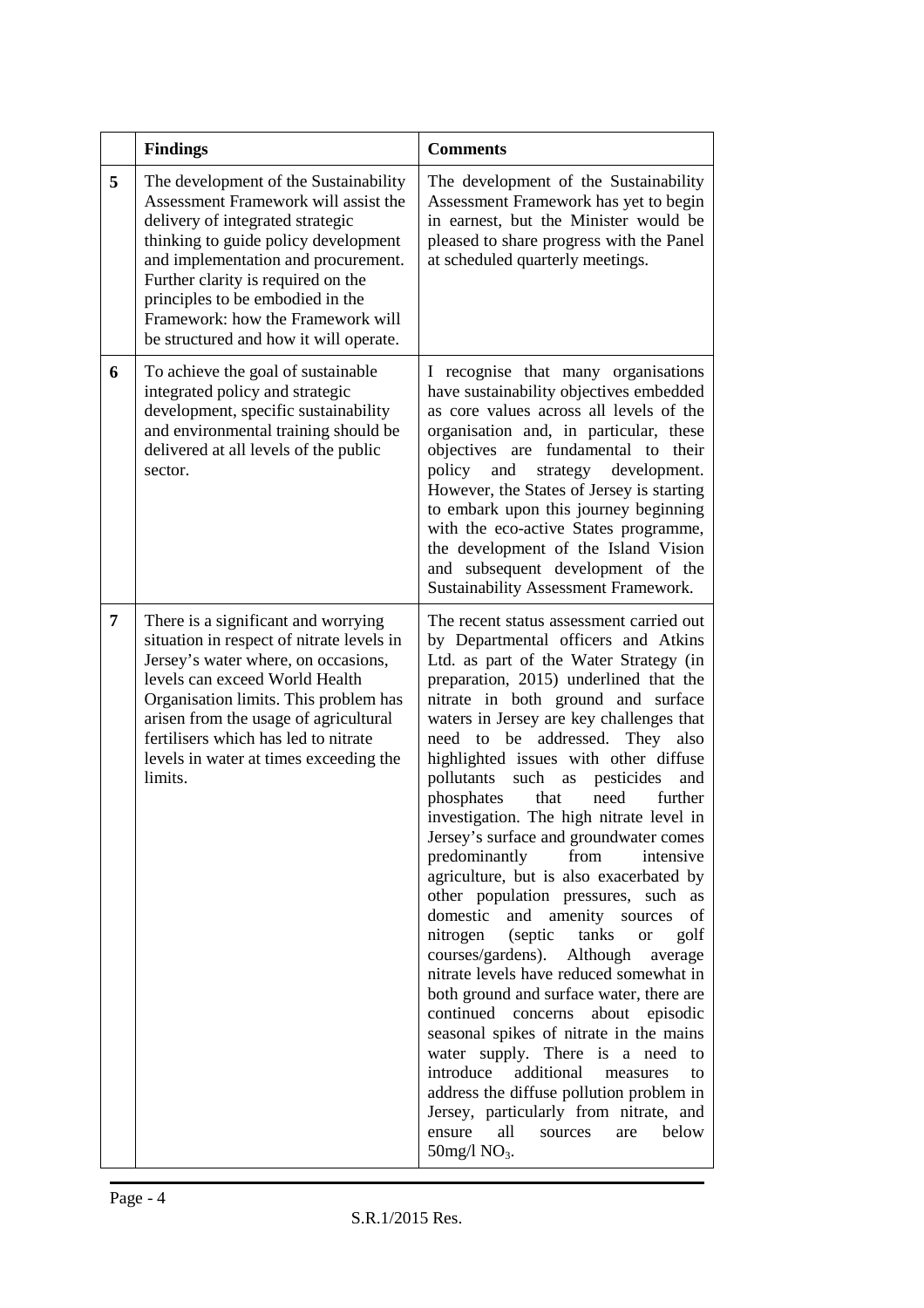|    | <b>Findings</b>                                                                                                                                                                                                                                                                                                                                                                                                                                                                                                          | <b>Comments</b>                                                                                                                                                                                                                                                                                                                                                                                                                                                                                                                                                                                                                                |
|----|--------------------------------------------------------------------------------------------------------------------------------------------------------------------------------------------------------------------------------------------------------------------------------------------------------------------------------------------------------------------------------------------------------------------------------------------------------------------------------------------------------------------------|------------------------------------------------------------------------------------------------------------------------------------------------------------------------------------------------------------------------------------------------------------------------------------------------------------------------------------------------------------------------------------------------------------------------------------------------------------------------------------------------------------------------------------------------------------------------------------------------------------------------------------------------|
| 8  | Effective and sustainable soil<br>management is of vital importance<br>and is a matter which should be<br>included in the vision, strategy and<br>plans for the Island's future well-<br>being and prosperity.                                                                                                                                                                                                                                                                                                           | The Minister agrees that soil health is<br>and<br>will<br>important<br>the<br>ensure<br>Department continues to work with<br>farmers to promote best practice in<br>respect of soil husbandry. This matter<br>will also be represented within the<br>upcoming Rural Economy Strategy, and<br>I will ensure it is appropriately included<br>in the development of the Island Vision,<br>as it represents a key resource for our<br>agricultural sector.                                                                                                                                                                                         |
| 9  | By the Executive's own admission,<br>there has been insufficient progress in<br>delivering the Sustainable Transport<br>Policy.                                                                                                                                                                                                                                                                                                                                                                                          | The Minister shares the Panel's concern<br>and, whilst he does not hold direct<br>for<br>delivering<br>responsibility<br>the<br>Sustainable Transport Policy, he offers<br>his support to the Minister for Transport<br>and Technical Services in ensuring that<br>progress is made in this key area.                                                                                                                                                                                                                                                                                                                                          |
| 10 | A focus on energy reduction could<br>have considerable benefits; it could<br>improve efficiency, productivity and<br>deliver financial savings.                                                                                                                                                                                                                                                                                                                                                                          | The<br>Minister<br>agrees with<br>these<br>sentiments, which are the cornerstone of<br>Policy 1 in Pathway 2050: An Energy<br>Plan for Jersey. Policy 1 Demand<br>Management states 'The Minister for<br>Planning and Environment, working<br>with other relevant Ministers and the<br>Energy Partnership, will develop and<br>implement the actions and work streams<br>that will reduce energy demand through<br>a series of interventions across<br>all<br>emissions<br>according<br>sectors<br>to<br>identified targets'. Action statements 2<br>to 8 and 11 to 16 in the Plan propose<br>measures to reduce both demand and<br>emissions. |
| 11 | In respect of resource use, explicit<br>incorporation of the principles of<br>demand management within future<br>financial planning could have<br>significant benefits in terms of<br>productivity. This would assist in the<br>delivery of efficiency and savings and<br>thereby have a positive economic<br>impact. Resource use, demand<br>management and low impact living<br>are particularly vital in the light of<br>current population policy that expects<br>an ongoing increase in the Island's<br>population. | Again the Minister concurs with the<br>statement. Demand<br>management is<br>particularly important in our small<br>Island and rising population given the<br>negative<br>environmental<br>impacts<br>of<br>high-demand<br>behaviour<br>some<br>and<br>resource use. I will continue to explore<br>policies<br>that<br>manage<br>demand,<br>recognising that a combination of both<br>'carrots' and 'sticks' is often most<br>effective.                                                                                                                                                                                                       |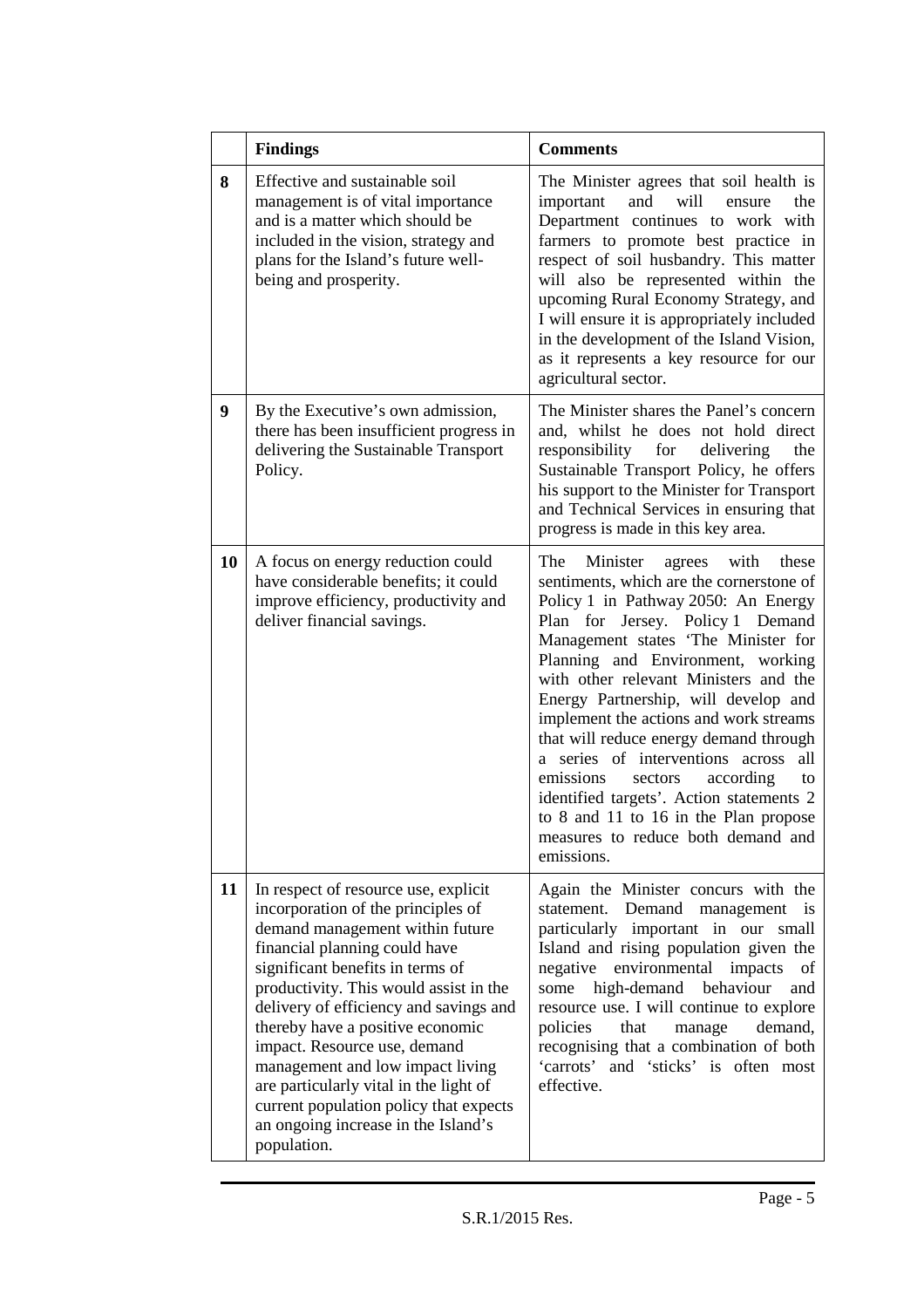## **RECOMMENDATIONS**

|                  | <b>Recommendations</b>                                                                                                                                                                                                                                                                                                                                                                                                                          | Accept/<br><b>Reject</b> | <b>Comments</b>                                                                                                                                                                                                                                                                                                                                                                                                                                                                                                                                                                                                                                                                                                                                                                                                                                                                                                                                                                                                                  | <b>Target date</b><br>of action/<br>completion                  |
|------------------|-------------------------------------------------------------------------------------------------------------------------------------------------------------------------------------------------------------------------------------------------------------------------------------------------------------------------------------------------------------------------------------------------------------------------------------------------|--------------------------|----------------------------------------------------------------------------------------------------------------------------------------------------------------------------------------------------------------------------------------------------------------------------------------------------------------------------------------------------------------------------------------------------------------------------------------------------------------------------------------------------------------------------------------------------------------------------------------------------------------------------------------------------------------------------------------------------------------------------------------------------------------------------------------------------------------------------------------------------------------------------------------------------------------------------------------------------------------------------------------------------------------------------------|-----------------------------------------------------------------|
| 1                | The Draft Strategic Plan should<br>amended to ensure<br>that<br>be<br>environmental considerations are<br>integrated within the delivery of<br>each of the four key priorities.                                                                                                                                                                                                                                                                 | Accept                   | Scrutiny<br>proposed<br>numerous<br>amendments to the wording of the<br>Draft Strategic Plan in the Ninth<br>Amendment to P.27/2015, which<br>were supported by the Council of<br>Ministers (see published comments)<br>adopted<br>the<br><b>States</b><br>and<br>by<br>Assembly.                                                                                                                                                                                                                                                                                                                                                                                                                                                                                                                                                                                                                                                                                                                                                | Complete                                                        |
| $\boldsymbol{2}$ | The Minister for Planning and<br>Environment should pursue the<br>development of a Sustainability<br>Assessment<br>Framework<br>and<br>report to this Panel with progress<br>by July 2015.                                                                                                                                                                                                                                                      | Accept                   | The Minister is fully supportive of<br>the development of a Sustainability<br>Assessment Framework and has<br>instructed his officers to support the<br>Head of Strategic Planning and the<br>Director of Corporate Policy in the<br>forwarding of this work-stream. A<br>progress report will be provided in<br>July 2015.                                                                                                                                                                                                                                                                                                                                                                                                                                                                                                                                                                                                                                                                                                      | Ongoing<br>work led by<br>the Chief<br>Minister's<br>Department |
| 3                | The Minister for Planning and<br>Environment should request his<br>Department to liaise with the<br>Human Resources Section to<br>ensure that specific sustainability<br>and environmental training is<br>delivered at all levels of the<br>public<br>sector<br>and<br>that,<br>subsequently,<br>there<br>is<br>appropriate<br>inclusion<br>of<br>environmental principles in the<br>delivery<br>of<br>public<br>sector<br>management training. | Partly<br>accept         | Staff awareness and participation in<br>the organisation's environmental<br>policy, commitments and behaviour<br>change programme is a key part of<br>the eco-active States programme to<br>which the Corporate Management<br>Board has committed. Information<br>is regularly posted on MyStates and<br>cascaded<br>through<br>the<br><b>ECO</b><br>(Environmental Cascade Officer)<br>network across all Departments.<br>ECO <sub>s</sub> are invited to participate in<br>'lunch<br>and<br>learn'<br>eco-active<br>Professional<br>Continuing<br>Development sessions (begun in<br>2015) which focus on different<br>aspects of resource efficiency. Good<br>resource efficiency and demand<br>only<br>management<br>not<br>has<br>environmental benefits, but also<br>increases productivity and lowers<br>bottom-line costs. As such, it is a<br>key part of the modernisation<br>programme and consistent with<br>Lean principles. The eco-active<br>States programme could be further<br>strengthened by integration into |                                                                 |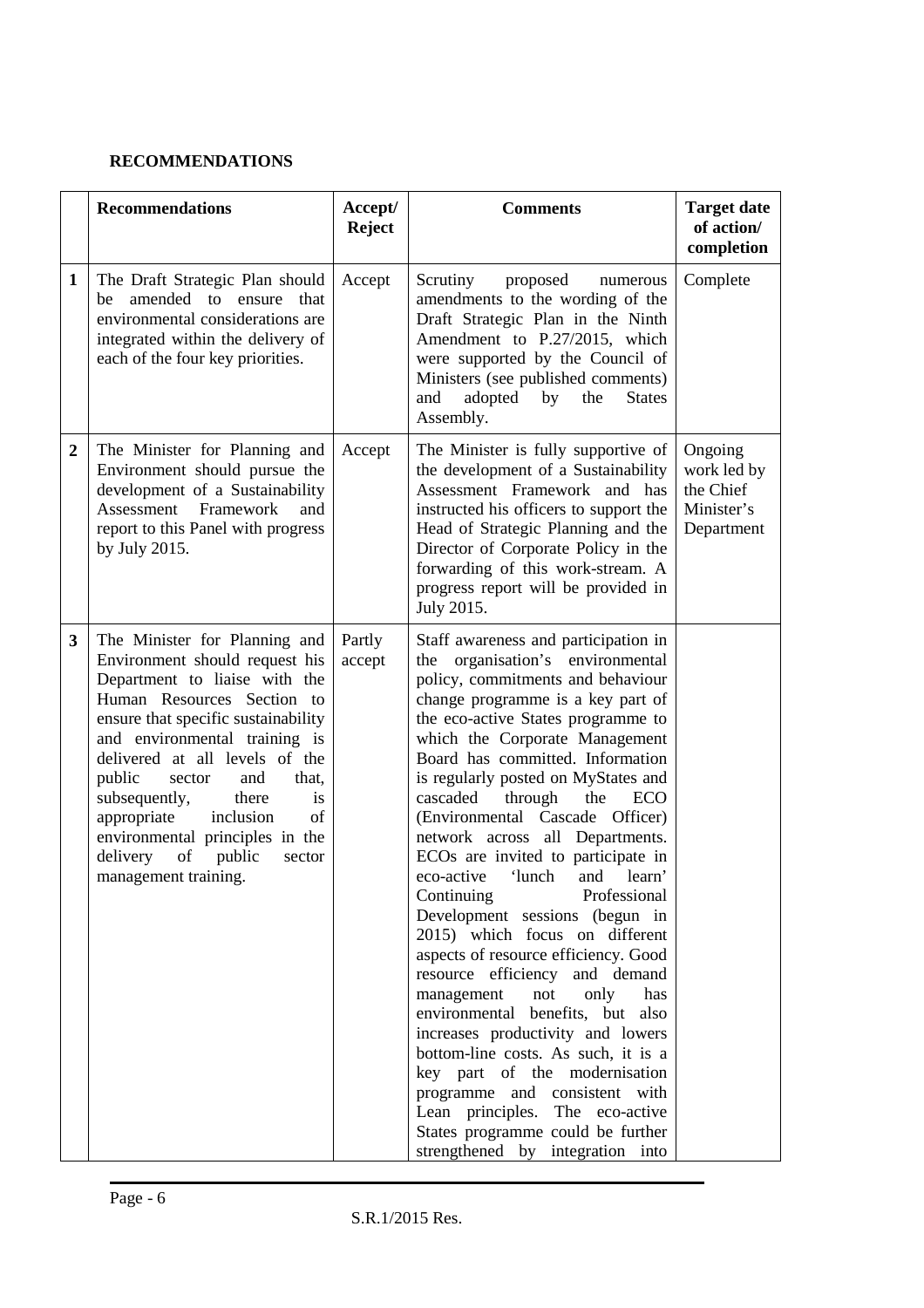|                         | <b>Recommendations</b>                                                                                                                                                                                                                                                                                               | Accept/<br><b>Reject</b> | <b>Comments</b>                                                                                                                                                                                                                                                                                                                                                                                                                                                                                                                                                                                                                                                                                                                                                               | <b>Target date</b><br>of action/<br>completion                                      |
|-------------------------|----------------------------------------------------------------------------------------------------------------------------------------------------------------------------------------------------------------------------------------------------------------------------------------------------------------------|--------------------------|-------------------------------------------------------------------------------------------------------------------------------------------------------------------------------------------------------------------------------------------------------------------------------------------------------------------------------------------------------------------------------------------------------------------------------------------------------------------------------------------------------------------------------------------------------------------------------------------------------------------------------------------------------------------------------------------------------------------------------------------------------------------------------|-------------------------------------------------------------------------------------|
|                         |                                                                                                                                                                                                                                                                                                                      |                          | Performance, Review<br>staff<br>and<br>Appraisal<br>$(PRA)$ ,<br>processes<br>development<br>plans<br>and<br>the<br>induction process.<br>Once the sustainability appraisal<br>process has been agreed, the ECO<br>network could form a helpful role in<br>rolling this out to staff.                                                                                                                                                                                                                                                                                                                                                                                                                                                                                         |                                                                                     |
|                         |                                                                                                                                                                                                                                                                                                                      |                          | However, 'environmental training'<br>is currently limited to the eco-active<br>further<br>programme.<br>Any<br>sustainability<br>is<br>training<br>not<br>resourced within existing budgets. I<br>am willing to open discussions with<br>the Human Resources Section on<br>this matter, but I suspect that any<br>new organisation-wide initiatives<br>will need very careful consideration<br>and novel approaches to overcome<br>the resourcing challenges. I would<br>welcome the Panel's thoughts on<br>the matter.                                                                                                                                                                                                                                                       |                                                                                     |
| $\overline{\mathbf{4}}$ | The Minister for Planning and<br>Environment should ensure that<br>the prospective Water Strategy<br>will<br>provide<br>definitive<br>a<br>explanation of how the problem<br>of high nitrate levels in Jersey's<br>water will be resolved, with<br>targets for delivering specified<br>reductions in nitrate levels. | Accept                   | The Minister agrees that the level of<br>nitrate in local waters needs to<br>reduce. Reducing the levels of<br>nitrate in surface and groundwater<br>will be the priority issue in the<br>Water Strategy (under preparation<br>2015). The Water Strategy will set<br>quality<br>objectives<br>water<br>and<br>appraise and propose a range of<br>best achieve<br>the<br>measures<br>to<br>objectives in a cost-effective way<br>over the 5 year time period to 2020.<br>The recent Nitrate Working Group<br>recommendations<br>will<br>be<br>incorporated into this process for<br>assessment.<br>Rural<br>Economy<br>Strategy policies (also currently in<br>preparation) will also incentivise<br>good practice in terms of reducing<br>diffuse pollution from agriculture. | Consultation<br>on the<br>Water<br>Strategy is<br>expected by<br>the end of<br>2015 |